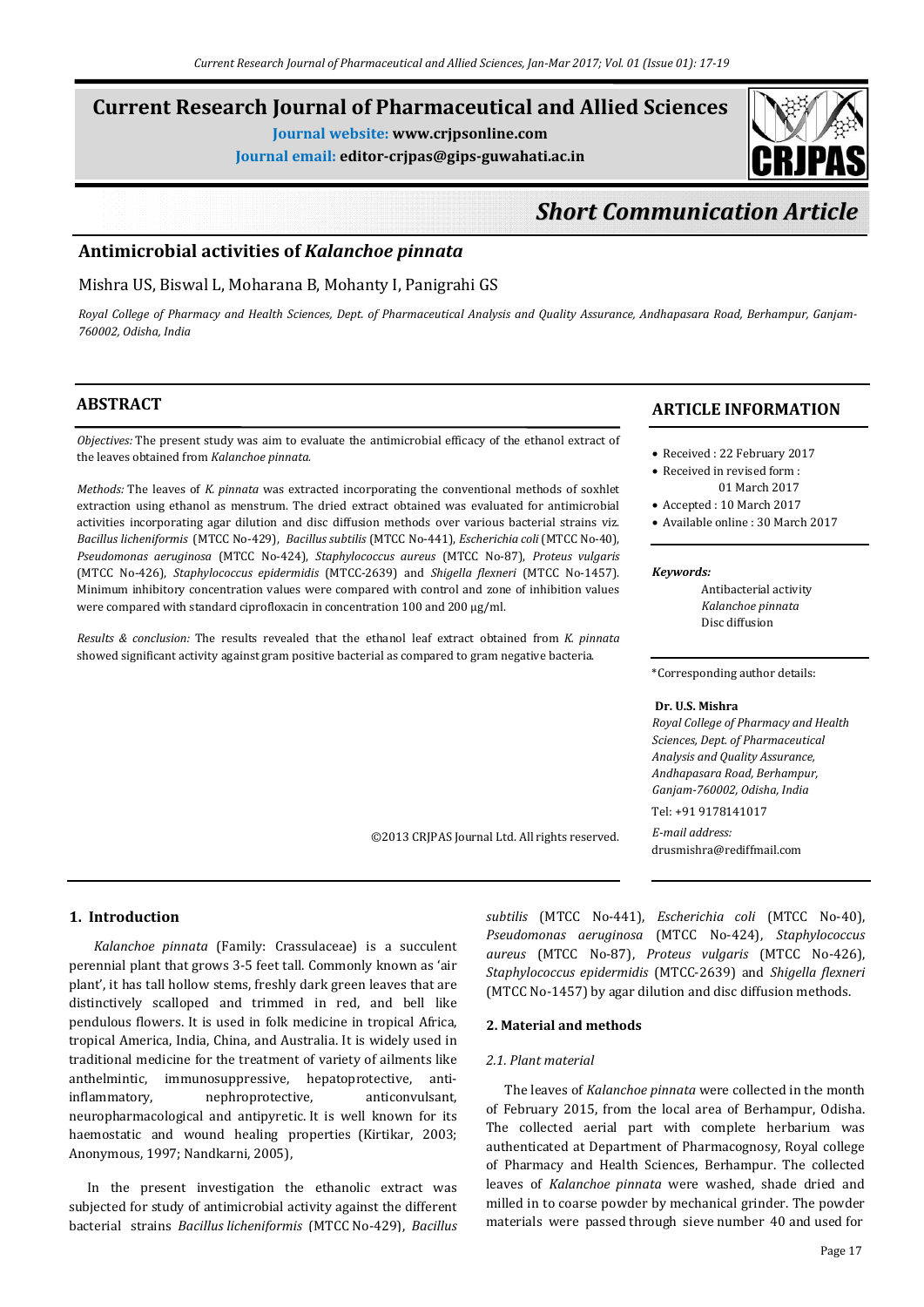further studies. The bacterial stains were collected from M.T.C.C, Institute of Microbial Technology, Sector-39-A, Chandigarh-160036, India.

#### *2.2. Preparation of extract*

 The dried coarse powder leaves were extracted in Soxhlet apparatus by using ethanol as extracting solvent for 72 hours. The ethanol extract was concentrated at reduced pressure using rotary evaporator and further subjected for antibacterial activity study. The yield of the extract was found to be 12.11%  $(w/w)$ .

#### *2.3. Determination of Minimum inhibitory concentration (MIC)*

 The molten nutrient agar media (Agar oxoid-105%, bacteriological peptone oxoid-1%; beef extract oxoid-0.5%; sodium chloride analar-0.5% and pH 7.2-7.4) was prepared and distributed in Mc cartney bottles, 20 mL each, prior to sterilization. A measured amount of the ethanol extract was added to each bottle in such a manner that the final concentration per mL of the agar medium was 0 (control), 50, 100, 200, 300, 400, 500, 600 and 700 µg/mL. The final mixture was poured individually into 100 mm sterile petriplates.

 For uniform diffusion of the drug throughout the medium, the nutrient agar plates containing different concentrations of the drug were refrigerated overnight at 40°C and then dried for 24 hours at 370°C before inoculation. One loopful (loop diameter-2mm) of an overnight grown peptone water culture (Bacterological peptone oxoid-1%, sodium chloride analar-0.5% ,pH 7.4) of each of the test organism at concentration 106 colony forming units (cfu/mL) was placed in all the petriplates marked by checkerboard technique. The spot inoculated plates were incubated at 370°C for 24 hours and then observed for any growth of microorganisms. The minimum concentration of extract which prevent bacterial growth was taken as MIC. The antibacterial growth was observed by formation of bacterial colony or turbidity around the inoculum's spot (Mazumder et al., 2000; Dastidar et al., 2004).

### *2.4. Determination of Zone of Inhibition by Disc Diffusion method*

The antimicrobial activity in terms of zone of inhibition of the ethanol extract was determined against eight different bacterial strains (Table 2) and the results were compared with Ciprofloxacin as standard. All the dilutions for preparation of test and standard drug were done in double distilled sterile water. The nutrient agar plates were prepared and incubated at 370°C for 24 hours and then checked for any sort of contami-nation. An overnight grown peptone water culture of the bacterial strains to be tested (at concentration 106 colony forming units, cfu/mL) was spread on the solid media plates with a sterile swab. Filter paper discs 6 mm diameter was impregnated with two concentrations each of test and standard drug (Test drug-100 and 200 µg/mL, Standard drug-100 and 200 µg/mL) were placed at the centres of the inoculated plated marked as quadrants and each petriplate receive two concentrations each of standard and test drugs. After refrigerating the plates at 4°C for 2 hours, the plates were incubated at 37±2°C for 24 hours. The antibacterial activity was measured as a diameter in mm of inhibitory zones on the agar plates (Miles et al., 1996; Anonymous, 2003; Mishra et al., 2007). The experiment was repeated in triplicate and average value was written in Table 2.

#### **3. Results and Discussion**

 The observation of the MIC study has been tabulated in Table 1 and it was found that the minimum inhibitory concentration of the ethanol extract was found to be varying between 50-700 µg/mL, with respect to most of the test bacteria. The MIC of ethanol extract for bacterial strain *Bacillus licheniformis* MTCC No-429 and *Staphylococcus aureus* MTCC No-87 were found to be 400µg/mL, for *Staphylococcus epidermidis* MTCC-2639 was 500µg/mL and for *Pseudomonas aeruginosa* MTCC No-424 was 600 µg/mL. The result of ZOI of the extract and its comparison with standard antibiotics ciprofloxacin (100µg/mL and 200 µg/mL) was recorded in table 2. The ethanolic extract of *Kalanchoe pinnata* showed the significant antibacterial activity in the following decreasing order; *Bacillus licheniformis* > *Staphylococcus aureus* > *Staphylococcus epidermidis* > *Pseudomonas aeruginosa*. From the result of MIC and ZOI values and their competition to that of standard ciprofloxacin, it evident that the ethanol extract is active against gram positive and gram negative bacteria, mostly it active against gram positive bacteria. So, the present investigation offers a scientific support to the ethanomedicinal uses of the plant by the traditional healers.

#### **Acknowledgements**

 The authors would like to thanks the M.T.C.C, Institute of Microbial Technology, Sector-39-A, Chandigarh-160036, INDIA for supplying bacterial strains used in this investigation.

#### **Conflict of Interest**

Authors report no conflict of interest.

**Table 1. Determination of MIC of Ethanol extract of Kalanchoe pinnata against different bacterial strains**

| <b>SN</b> | <b>Bacteria</b>                        | Growth on nutrient agar containing different concentrations of<br>ethanol extract $(\mu g/mL)$ |    |     |     |     |     |     |     |     |
|-----------|----------------------------------------|------------------------------------------------------------------------------------------------|----|-----|-----|-----|-----|-----|-----|-----|
|           |                                        |                                                                                                | 50 | 100 | 200 | 300 | 400 | 500 | 600 | 700 |
|           | Bacillus licheniformis (MTCC No-429)   |                                                                                                |    |     |     |     |     |     |     |     |
|           | Bacillus subtilis (MTCC No-441)        |                                                                                                |    |     |     |     |     |     |     |     |
|           | Escherichia coli (MTCC No-40)          |                                                                                                |    |     |     |     |     |     |     |     |
|           | Proteus vulgaris (MTCC No-426)         |                                                                                                |    |     |     |     |     |     |     |     |
|           | Pseudomonas aeruginosa (MTCC No-424)   |                                                                                                |    |     |     |     |     |     |     |     |
|           | Staphylococcus aureus (MTCC No-87)     |                                                                                                |    |     |     |     |     |     |     |     |
|           | Staphylococcus epidermidis (MTCC-2639) |                                                                                                |    |     |     |     |     |     |     |     |
|           | Shigella flexneri (MTCC No-1457)       |                                                                                                |    |     |     |     |     |     |     |     |

'0' stands for plain nutrient agar without the drug serving as control '+' stands for growth and '-' stands for no growth.